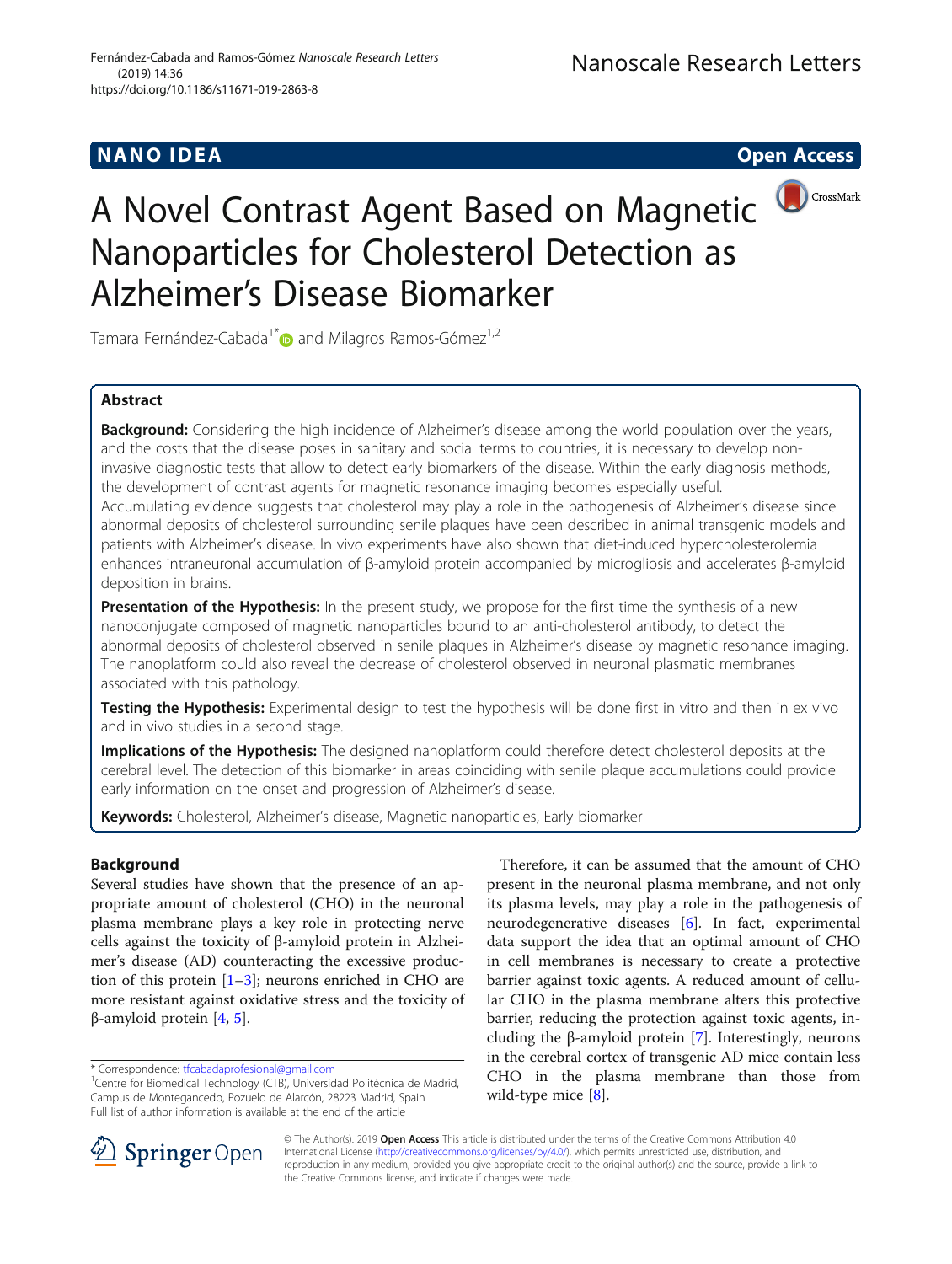Mori et al. [[9\]](#page-4-0) showed that both in humans and transgenic amyloid precursor protein (APP) mice, CHO is abnormally accumulated in mature amyloid plaques but not in diffuse or immature plaques, suggesting that CHO could play a role in the formation and progression of senile plaques. Other subsequent studies found that CHO and apolipoprotein E were present in the core of the fibrillar plaques, but not in the diffuse plaques at an early stage. In more advanced stages of the disease, a higher number of fibrillar plaques immunopositive for cholesterol oxidase were described [\[10\]](#page-5-0). The amount of free CHO per senile plaque, determined by mass spectrometry, was similar to the β-amyloid protein burden [[8\]](#page-4-0). This mutual increase in the concentration of CHO and senile plaques in AD could suggest a new pathogenic mechanism of the disease [[11\]](#page-5-0). Moreover, in the brain tissues of AD patients, lipid deposits co-localizing with fibrillar senile plaques have been described using anti-Stokes Raman scattering and 2-photon fluorescence microscopy in Thioflavin-S stained samples [[10\]](#page-5-0). Two lipid morphologies can be observed: lamellar structures and coalescing macro-aggregates of sub-micron sizes. Since the lipid composition/organization varies throughout the plaques, there is clear evidence of close amyloid-lipid interplay in fibrillar senile plaques, rendering them more

Further, in order to detect biomarkers of AD at early stages of the disease, several studies have proposed the use of functionalized magnetic iron oxide nanoparticles (MNPs) as specific contrast agents for magnetic resonance imaging (MRI) for senile plaques [[13](#page-5-0)–[15](#page-5-0)] and ferritin protein [\[16](#page-5-0)] detection. The hypointense effect exhibited by these particles in T2 and T2\*-weighted sequences provides greater contrast in MRI images. Therefore, the use of MNPs as contrast agents for MRI is a promising method for the early diagnosis of AD.

dynamic compositions than previously thought [\[12\]](#page-5-0).

The present work presents the hypothesis of the use of a new contrast based on biofunctionalized MNPs, for the detection by MRI of abnormal accumulations of CHO in the senile plaques, which can be used as a potential biomarker of AD.

The present work presents for the first time, up to our knowledge, the design of a new contrast agent based on biofunctionalized MNPs for the detection by MRI of abnormal accumulations of CHO in the senile plaques, which can be used as a potential biomarker of AD.

### The Hypothesis

Due to the high incidence of AD among the world population over the years [[17\]](#page-5-0), and the associated costs of pathology in health and social terms for countries [\[17](#page-5-0)], it is urgent to develop noninvasive tools that allow the detection of early biomarkers for diagnosis and evolution of the disease.

Within the early diagnosis methods, the development of contrast agents for molecular imaging (MI) becomes especially useful. MI combines conventional imaging technologies with molecular probes, which are designed to detect aspects of biochemistry and cell biology that underlie disease progression and treatment response [\[18](#page-5-0)–[20](#page-5-0)].

We propose the synthesis of a contrast agent based on MNPs coated with polyethylene glycol (PEG) and functionalized with streptavidin (Fig. [1a](#page-2-0)) to allow the directional linking of a biotinylated antibody that specifically recognizes the CHO present in the senile plaques (NANOCHOAD) (Fig. [1b](#page-2-0)). The antibody will also recognize the CHO present in the cellular plasma membrane thus detecting the decrease of CHO in neuronal plasma membranes. MNPs will be coated with PEG chains to improve the colloidal stability of the nanoplatform, facilitating its dispersion in the bloodstream and the passage through the blood-brain barrier (BBB) [[21\]](#page-5-0).

The BBB represents one of the most exclusive biological barriers encountered in the treatment and diagnosis of neurological diseases, restricting the access of most diagnostic and therapeutic agents to the brain via the systemic route [\[22](#page-5-0), [23](#page-5-0)]. Therefore, the challenge in diagnosis and treatment of a high number of brain disorders is to overcome the difficulty of delivering therapeutic and contrast agents through the BBB to target concrete regions of the brain. Fortunately, brain capillary endothelial cells show some specific receptor-mediated transport mechanisms. It has been documented that a high number of transferrin receptors are expressed by brain capillary endothelial cells, involved in receptor-mediated transcytosis through the BBB [\[24\]](#page-5-0).

Therefore, to solve the problem of passing the contrast agent through the BBB, we propose three alternative strategies: (i) to conjugate the anti-CHO-MNPs with transferrin [[25](#page-5-0)], which would allow it to go through BBB; (ii) the intranasal administration of the anti-CHO-MNPs conjugate. The intranasal route, which is non-invasive and bypasses the BBB, is an alternative route for delivering nanoconjugates to the brain [\[26](#page-5-0), [27](#page-5-0)]; and (iii) the application of external magnetic fields to facilitate the nanoconjugate to cross the BBB (Fig. [2c](#page-2-0)). This novel delivery technique can deliver clinically relevant dosage to the brain (olfactory region, cortex, hippocampus…) through BBB [\[28](#page-5-0)–[30\]](#page-5-0) (Fig. [1](#page-2-0)c). Furthermore, the passage of the nanoconjugate through the BBB would also be favored by both the use of PEG-coated MNPs and the deterioration of the BBB due to pathology itself. The nanoconjugate will specifically recognize abnormal deposits of CHO in senile plaques, by the antigen-antibody affinity (Fig. [1](#page-2-0)c, d). The accumulation of nanoparticles in pathological structures in the brain parenchyma as senile plaques would indicate changes of CHO localization in AD brain parenchyma. Therefore,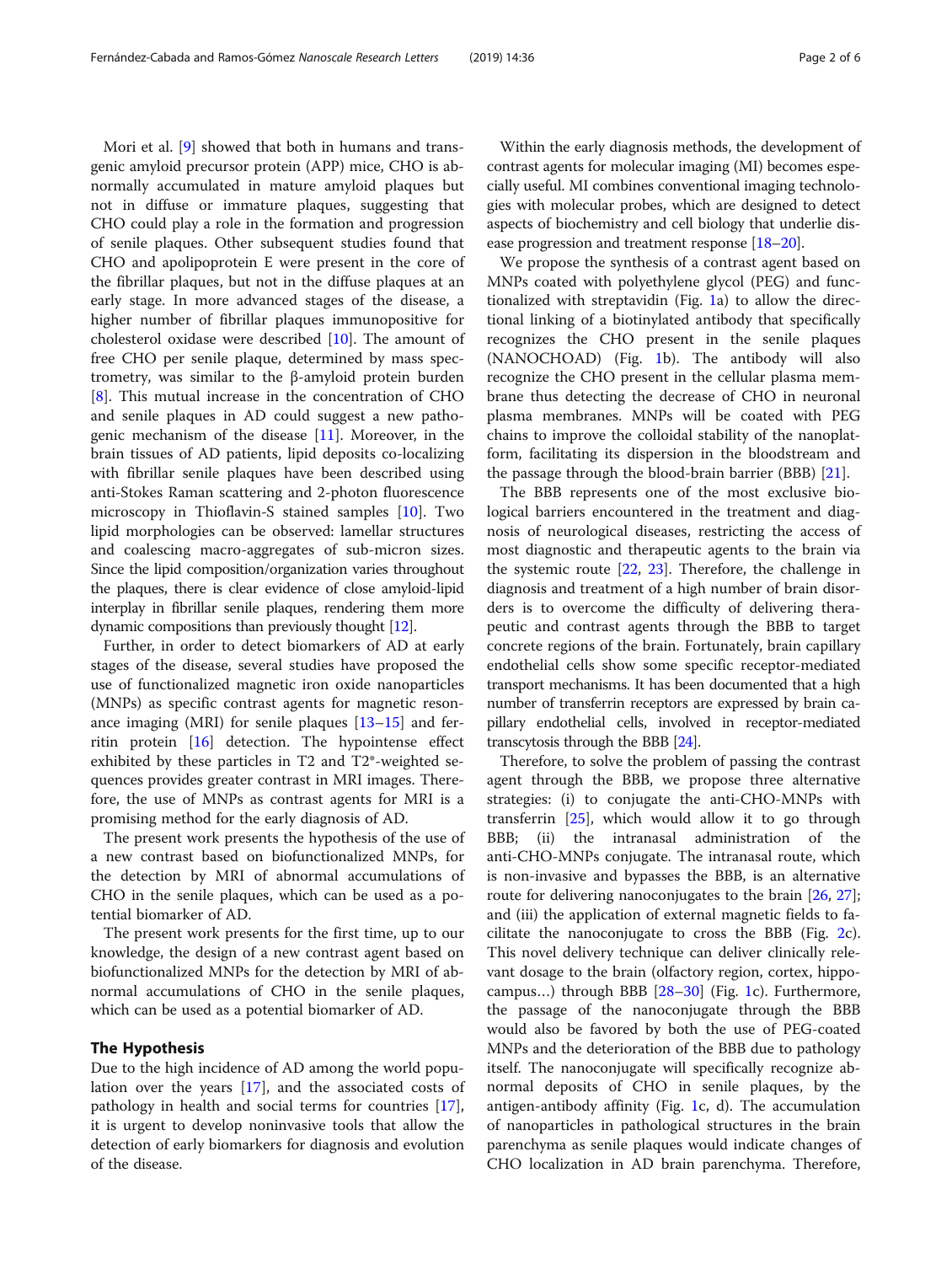<span id="page-2-0"></span>



vivo test (b): testing the specificity of anti-CHO-MNPs nanoconjugate by incubation of nanoplatform on fixed brain slices from 5XFAD transgenic mice. In vivo studies (c): the nanoplatform will be injected intravenously or by alternative routes as intranasal delivery/external magnetic field application, and its effectiveness (targeting) will be evaluated by MRI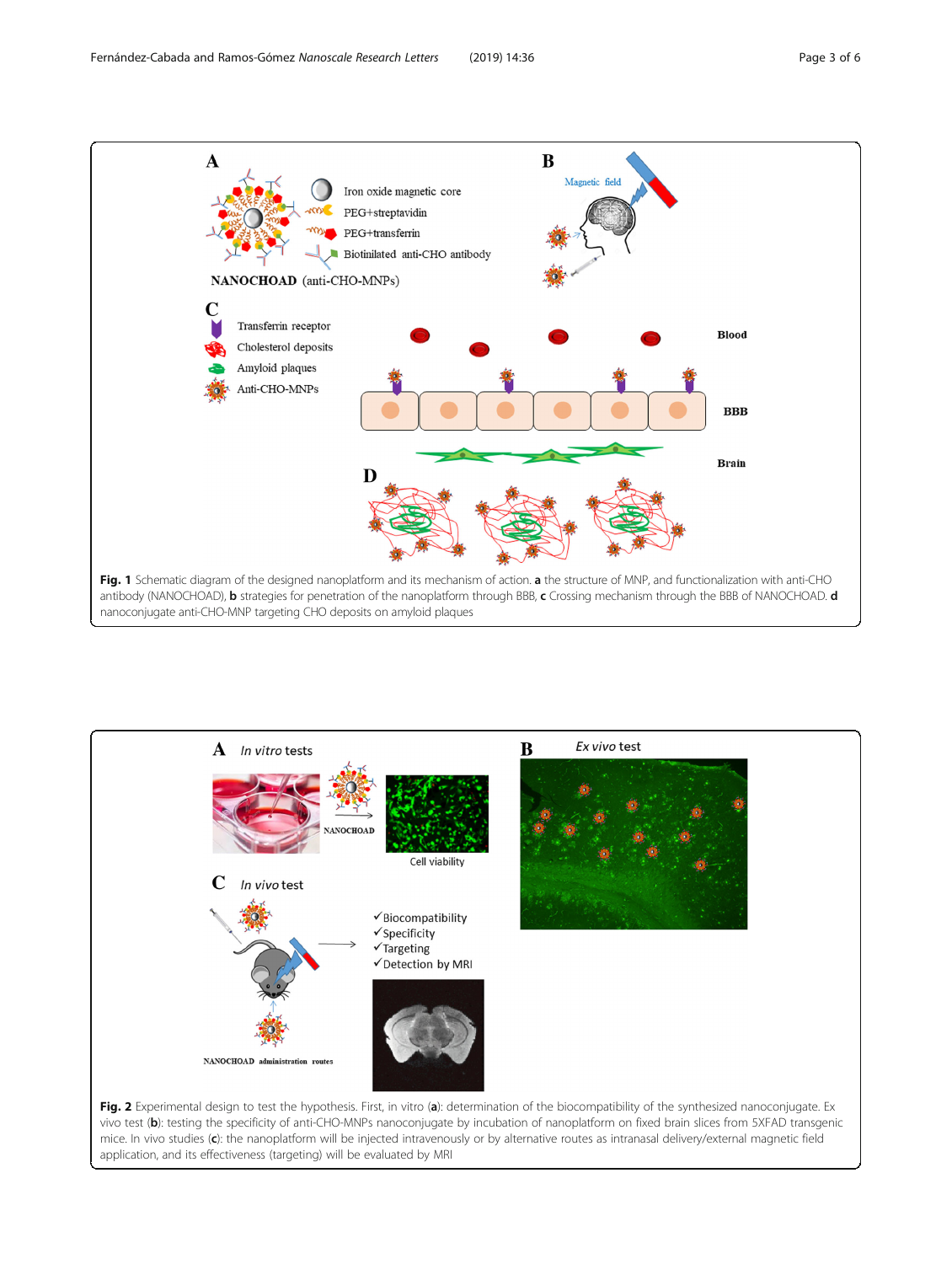the presence of anti-CHO-MNPs associated with the senile plaques will show hypointense signals in T2\*-weighted MRI, allowing the detection of the CHO associated with other established hallmarks of the AD, such as senile plaques, and thus MR imaging of brain CHO could become a new biomarker of the disease. In addition, changes in MRI due to a decrease in CHO plasma membrane are expected.

The clearance of the contrast agent from the brain parenchyma could be accomplished by the internalization of the MNPs by microglial cells and their subsequent lysosomal processing, as demonstrated in previous studies [[16](#page-5-0), [31,](#page-5-0) [32\]](#page-5-0). MNPs will be eliminated by the common routes used for the metabolism of endogenous iron. Nevertheless, the elimination pathways of the contrast agents, based on their size and surface charge, and their potential toxicity will be determined during the development of the proposed hypothesis, as detailed below.

#### Testing the Hypothesis

Synthesis and Characterization of Magnetic Nanoparticles The synthesis of iron oxide nanoparticles will be carried out using a controlled co-precipitation method, by mixing ferrous ion (Fe2+) and ferric ion (Fe3+) in alkaline solution following the work from Predescu et al. [\[33](#page-5-0)]. MNPs will be coated with a PEG shell following the protocol previously established by Liu et al. [[34\]](#page-5-0).

The structure, morphology, and magnetism of the iron nanoparticles coated with PEG will be investigated using X-ray diffraction (XRD), scanning electron microscopy (SEM), transmission electron microscopy (TEM), Fourier-transform infrared spectroscopy (FTIR), and superconducting quantum interference device (SQUID) magnetometry.

After characterization of the synthesized magnetic nanomaterial, it will be functionalized with (1) streptavidin protein by NHS/EDC method. After this, it will be coupled to a biotinylated anti-CHO antibody and (2) transferrin protein. Transferrin conjugation will be carried out by coupling carboxylic group present on the surface of ligand and hydroxyl group present on the PEG coating [\[35\]](#page-5-0).

#### In Vitro Testing

In a first step, the biocompatibility of the nanoplatform will be tested in vitro (Fig. [2](#page-2-0)a). The nanoconjugate will be added to co-cultures of neurons and astrocytes and to endothelial cell cultures  $[36]$  $[36]$  to determine the compatibility of the nanoconjugate with typical brain cells. If the cytocompatibility of the functionalized MNPs is correct, the effectiveness of the system will be tested in an ex vivo model of the disease (Fig. [2](#page-2-0)b). The selected model is an APP/(presenilin-1) PS1 double transgenic mouse that coexpresses five familial AD mutations (5XFAD) and exhibits an amyloid plaque pathology similar to that found in AD [[37](#page-5-0)].

The accumulation of CHO around the senile plaques in the 5XFAD transgenic model will be evaluated by immunohistochemistry.

If the model is valid, once the accumulation of CHO in the senile plaques is demonstrated, it is proposed to test the specificity of the synthesized nanoconjugate. For it, first, fixed brain slices will be obtained from the 5XFAD transgenic mice, and then, it will be tried on them the union of the nanoconjugate, incubating the anti-CHO-MNPs on the fixed brain sections from 5XFAD mice. The specificity of the nanoconjugate will be determined, by evaluating the colocalization of the anti-CHO-MNPs with the CHO deposits and the senile plaques present in the 5XFAD brain sections, performing the appropriated controls. In case that no evident cholesterol accumulations in 5XFAD were detected, an alternative Swedish mutation on amyloid precursor protein mouse model ( $APP<sub>sw</sub>$ ), mouse model of AD, will be used, since in this model, an accumulation of CHO clearly associated with amyloid plaques has been described in the hippocampus [\[9](#page-4-0)].

#### In Vivo Testing

Once the specificity of the conjugate is demonstrated, the biocompatibility analyses of the nanocojugate in vivo will be performed. The nanoplatform would be injected intravenously at different doses (ranging from 25 to 100 mg/kg [[38\]](#page-5-0)) (Fig. [2c](#page-2-0)), and the sub-acute toxicity during the course of the study will be analyzed by observing mortality, evidences of atrophy, congestion, inflammation, or any gross behavioral changes in mice. The weight coefficient of each organ to the body will be calculated. Renal toxicity will be determined by levels of urea nitrogen and creatinine in the blood. The levels of total bilirubin and alkaline phosphatase in blood could be tested as a measure of hepatic and biliar functionality. In addition, the levels of uric acid and hematological studies to assess changes on the levels of red blood cells, white blood cells, and hemoglobin will be determined. Finally, in order to search in more detail for possible toxic effects, histological examination of various tissues (kidney, liver, spleen, brain, or lungs) will be performed [[39](#page-5-0)]. The location of the functionalized MNPs in blood, urine, and different organs would be analyzed at 24 h, 72 h, 1 week, 2 weeks, and 1 month after anti-CHO-MNPs injection.

Once the appropriate concentration of MNPs is determined, the nanoplatform will be injected in control and 5XFAD mice, and its effectiveness will be evaluated by MRI (Fig. [2](#page-2-0)c). If the antibody from nanoplatform does not recognize the antigen in the in vivo system, then the MNPs could be functionalized with phenyl-diyne cholesterol, a compound that in previous studies has been found to be able to bind to CHO accumulations in vivo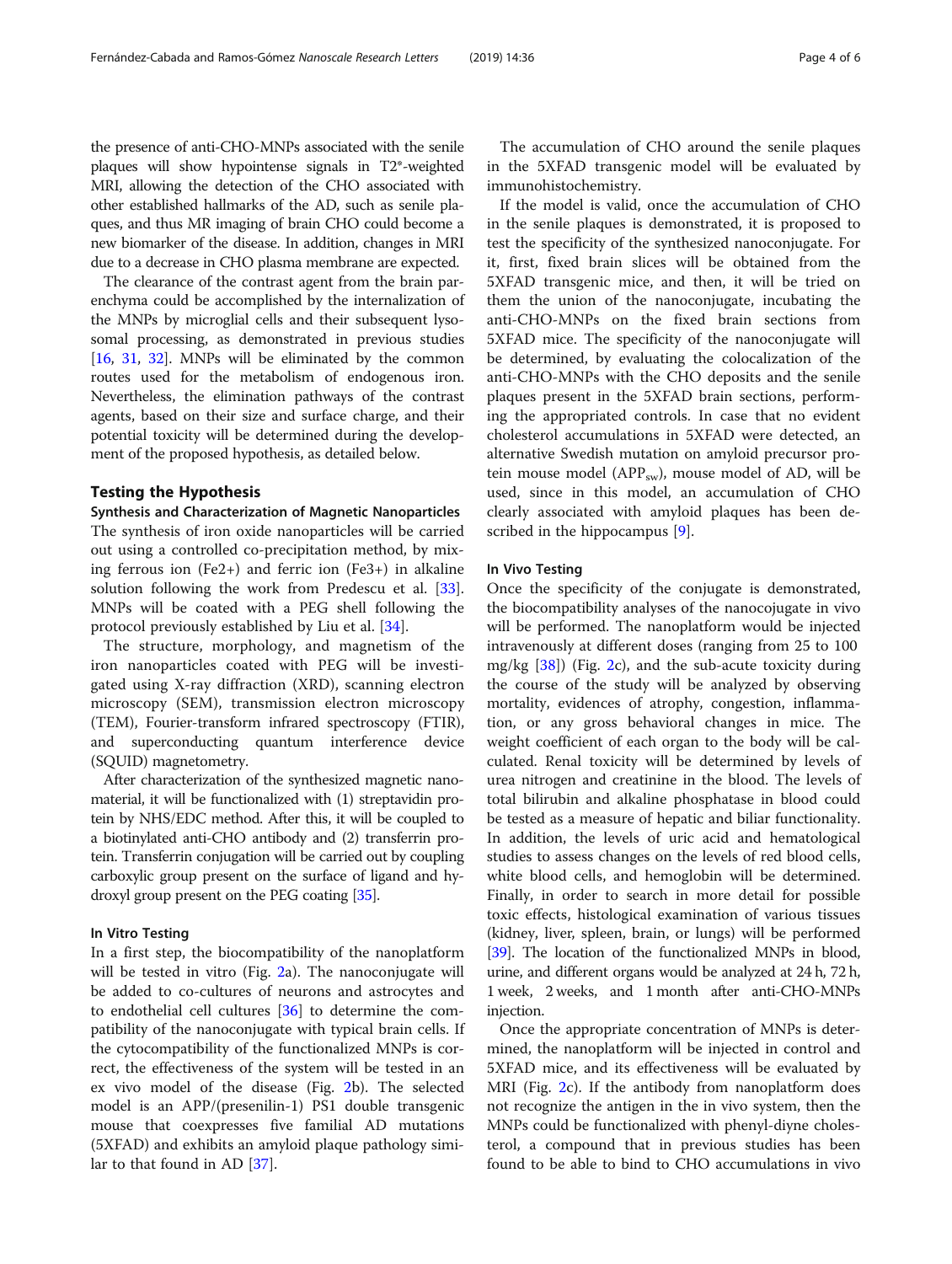<span id="page-4-0"></span>[[40\]](#page-5-0). The biocompatibility of this nanoconjugate will be assessed as described above for the MNP-CHO nanoconjugate. If intravenous administration route is not effective crossing the BBB, it is proposed alternative administration routes as intranasal delivery or application of external magnetic fields (Fig. [2](#page-2-0)c).

#### Implications of the Hypothesis

The use of biofunctionalized MNPs to detect AD in vivo by MRI has been widely demonstrated in numerous previous studies, by conjugating the MNPs to different pep-tides: Aβ 1-40 [\[41](#page-5-0)], Aβ1-30 [\[42](#page-5-0)], Aβ1-42 [\[15\]](#page-5-0), and anti-Aβ-1-42 antibodies [\[43](#page-5-0)]. After intravenous administration in animal models of AD, both senile plaques and vascular amyloid deposits (congophilic angiopathy) were detected by MRI. However, these nanoconjugates are toxic in themselves since the fragments of the amyloid peptide used are neurotoxic (Aβ1-40, Aβ 1-42). In addition, due to their size, they require the co-administration of compounds that facilitate their passage through the BBB.

NANOCHOAD would work as a contrast agent that would allow simultaneous localization of two AD-specific biomarkers: amyloid plaques and loss of CHO in the white matter of the brain  $[44]$  $[44]$  $[44]$ , avoiding toxicity. Due to the presence of PEG in its structure, it would also facilitate the passage of the nanoplatform through BBB [[43](#page-5-0)].

As can be seen, most studies of these characteristics are oriented towards the detection of senile plaques, one of the main biomarkers of AD but not the only one. Recently, a paper in which ferritin and therefore iron deposits were detected by nanoconjugates based on MNPs has been published [\[16](#page-5-0)]. However, this contrast agent for the detection of ferritin has low sensitivity since it is not detected by MRI and only by quantification in specific locations of the brain. The loss of white matter in the brain is a massive phenomenon [[44](#page-5-0)], not localized; therefore, it is thought that the proposed contrast agent could be more sensitive for the early detection of AD biomarkers. It is necessary to promote the development of new contrast agents that can efficiently detect other biomarkers associated with AD in early stages of the disease.

On the other hand, the composition of the proposed nanoconjugate could solve two of the main obstacles to overcome the efficacy of contrast agents injected intravenously: the colloidal stability in the bloodstream and the ability to successfully cross the BBB to reach the target. The functionalization of the nanoplatform with PEG chains will ensure the colloidal stability of the nanoconjugates in the bloodstream [[15](#page-5-0), [21](#page-5-0)]. On the other hand, as a strategy to cross BBB, the conjugation of the MNPs with the peptide transferrin [[25\]](#page-5-0) will facilitate the recognition of transferrin by specific receptors located in the BBB allowing the nanoconjugate to cross the BBB and bind to its final target. This fact combined with the reduced size of the nanosystem and the alteration of the BBB in patients with AD would facilitate the passage of the nanoconjugate through the BBB.

Due to the novelty in the design of the described nanoconjugate, it will be necessary to study in depth the biocompatibility and the administered dose of the nanoplatform, especially to determine the routes of elimination of the contrast agent of the organism.

#### Abbreviations

AD: Alzheimer's disease; BBB: Blood-brain barrier; CHO: Cholesterol; MI: Molecular imaging; MNPs: Magnetic iron oxide nanoparticles; MRI: Magnetic resonance imaging; PEG: Polyethylene glycol

#### Acknowledgements

We would like to thank Reina Sofia Foundation by financial support.

#### Funding

This work was supported by Reina Sofia Foundation.

#### Authors' Contributions

TFC and MRG brainstormed and developed the idea and drafted the manuscript. Both authors read and approved the final manuscript.

#### Competing Interests

The authors declare that they have no competing interests.

#### Publisher's Note

Springer Nature remains neutral with regard to jurisdictional claims in published maps and institutional affiliations.

#### Author details

<sup>1</sup> Centre for Biomedical Technology (CTB), Universidad Politécnica de Madrid, Campus de Montegancedo, Pozuelo de Alarcón, 28223 Madrid, Spain. <sup>2</sup>CIBER de Bioingeniería, Biomateriales y Nanomedicina (CIBER-BBN), Madrid, Spain.

#### Received: 12 September 2018 Accepted: 10 January 2019 Published online: 25 January 2019

#### References

- McHale-Owen H, Bate C (2018) Cholesterol ester hydrolase inhibitors reduce the production of synaptotoxic amyloid-β oligomers. Biochim Biophys Acta Mol Basis Dis 1864(3):649–659
- 2. Bate C (2017) Breaking the cycle, cholesterol cycling, and synapse damage in response to amyloid-β. J Exp Neurosci 11:1179069517733096 Available from: http://www.ncbi.nlm.nih.gov/pubmed/29238218%0Ahttp://www. pubmedcentral.nih.gov/articlerender.fcgi?artid=PMC5721958
- 3. Peri A (2016) Neuroprotective effects of estrogens: the role of cholesterol. J Endocrinol Investig 39:11–18
- 4. Kaether C, Haass C (2004) A lipid boundary separates APP and secretases and limits amyloid β-peptide generation. J Cell Biol 167:809–812
- 5. Crameri A, Biondi E, Kuehnle K, Lütjohann D, Thelen KM, Perga S et al (2006) The role of seladin-1/DHCR24 in cholesterol biosynthesis, APP processing and Aβ generation in vivo. EMBO J 25(2):432–443
- 6. Kanungo S, Soares N, He M, Steiner RD (2013) Sterol metabolism disorders and neurodevelopment-an update. Dev Disabil Res Rev 17:197–210
- 7. ARISPE N (2002) Plasma membrane cholesterol controls the cytotoxicity of Alzheimer's disease AbetaP (1-40) and (1-42) peptides. FASEB J 16(12):1526– 1536 Available from: http://www.fasebj.org/content/16/12/1526. abstract%5Cnhttp://www.fasebj.org/content/16/12/1526.short%5Cnhttp:// www.fasebj.org/cgi/doi/10.1096/fj.02-0829com
- 8. Yao JK, Wengenack TM, Curran GL, Poduslo JF (2009) Reduced membrane lipids in the cortex of Alzheimer's disease transgenic mice. Neurochem Res 34(1):102–108
- 9. Mori T, Paris D, Town T, Rojiani AM, Sparks DL, Delledonne A et al (2001) Cholesterol accumulates in senile plaques of Alzheimer disease patients and in transgenic APPsw mice. J Neuropathol Exp Neurol 60(8):778–785